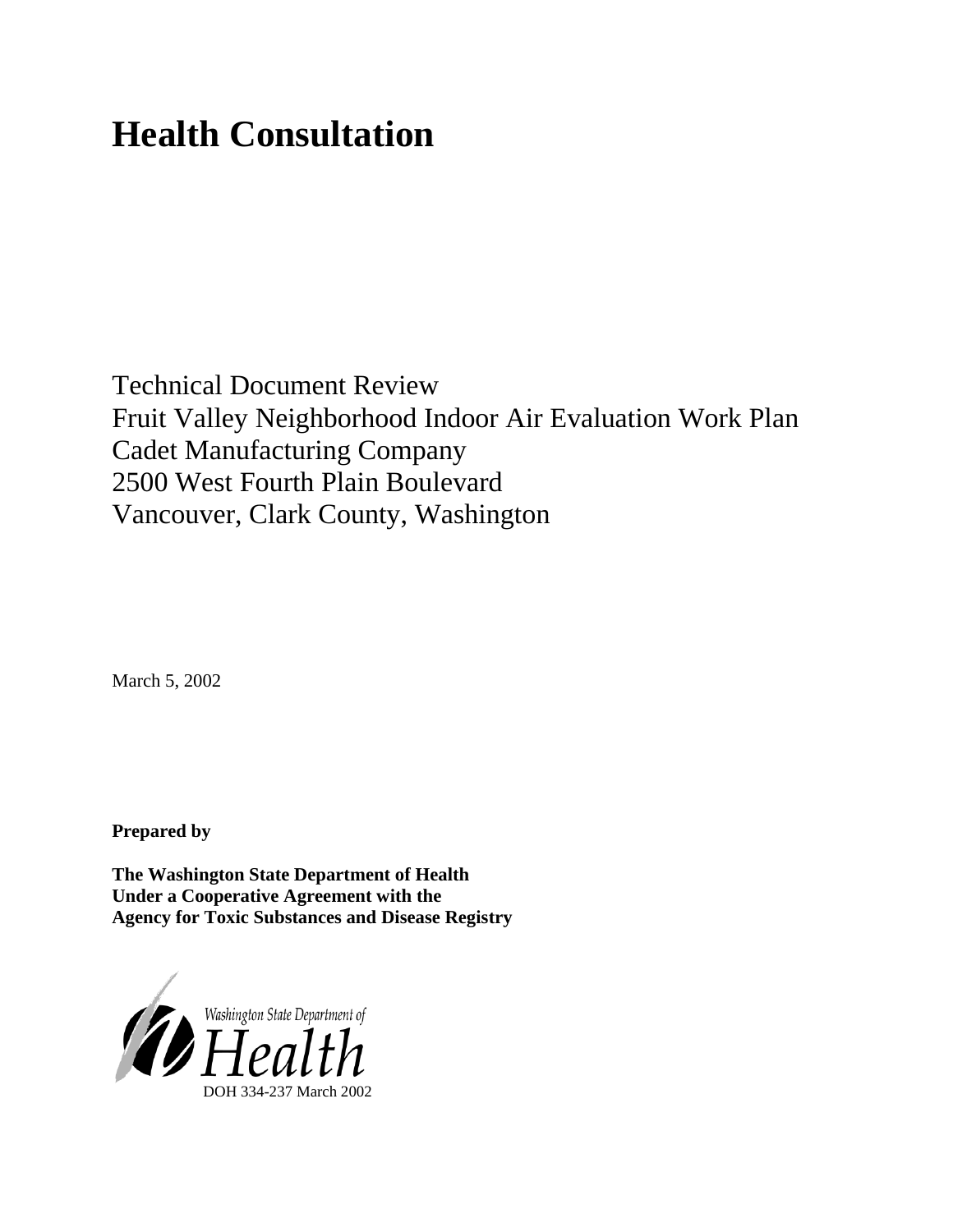### **Foreword**

The Washington State Department of Health (DOH) has prepared this health consultation in cooperation with the Agency for Toxic Substances and Disease Registry (ATSDR). ATSDR is part of the U.S. Department of Health and Human Services and is the principal federal public health agency responsible for health issues related to hazardous waste. This health consultation was prepared in accordance with methodologies and guidelines developed by ATSDR.

The purpose of a health consultation is to identify and prevent harmful human health effects resulting from exposure to hazardous substances in the environment. Health consultations focus on specific health issues so that DOH can respond quickly to requests from concerned residents or agencies for health information on hazardous substances. DOH evaluates sampling data collected from a hazardous waste site, determines whether exposures have occurred or could occur, reports any potential harmful effects, and recommends actions to protect public health.

For additional information or questions regarding DOH, ATSDR or the contents of this Health Consultation, please call the health advisor who prepared this document:

Barbara Trejo Washington State Department of Health Office of Environmental Health Assessments P.O. Box 47846 Olympia, WA 98504-7846 (360) 236-3373 1-877-485-7316 Website: [www.doh.wa.gov/](http://www.doh.wa.gov/consults)consults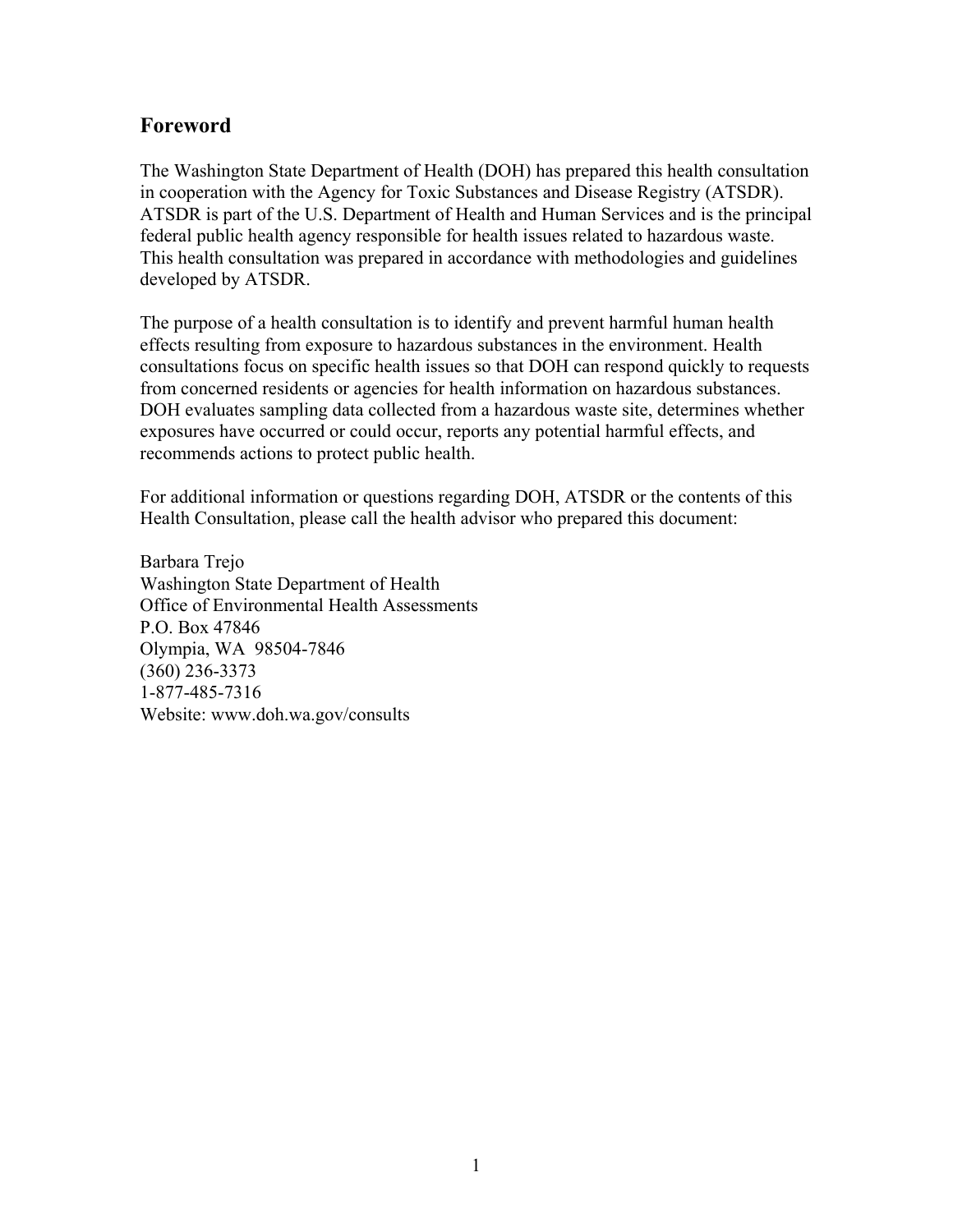# **Glossary**

| <b>Acute</b>                                                                           | Occurring over a short period of time. An acute exposure is<br>one which lasts for less than 2 weeks.                                                                                                                                                                                                                                                                                                      |
|----------------------------------------------------------------------------------------|------------------------------------------------------------------------------------------------------------------------------------------------------------------------------------------------------------------------------------------------------------------------------------------------------------------------------------------------------------------------------------------------------------|
| <b>Agency for Toxic</b><br><b>Substances and</b><br><b>Disease Registry</b><br>(ATSDR) | The principal federal public health agency involved with<br>hazardous waste issues, responsible for preventing or reducing<br>the harmful effects of exposure to hazardous substances on<br>human health and quality of life. ATSDR is part of the U.S.<br>Department of Health and Human Services.                                                                                                        |
| <b>Aquifer</b>                                                                         | An underground formation composed of materials such as<br>sand, soil, or gravel that can store and/or supply groundwater<br>to wells and springs.                                                                                                                                                                                                                                                          |
| <b>Chronic</b>                                                                         | A long period of time. A chronic exposure is one which lasts<br>for a year or longer.                                                                                                                                                                                                                                                                                                                      |
| Contaminant                                                                            | Any chemical that exists in the environment or living<br>organisms that is not normally found there.                                                                                                                                                                                                                                                                                                       |
| <b>Dose</b>                                                                            | A dose is the amount of a substance that gets into the body<br>through ingestion, skin absorption or inhalation. It is<br>calculated per kilogram of body weight per day.                                                                                                                                                                                                                                  |
| Epidemiology                                                                           | The study of the occurrence and causes of health effects in<br>human populations. An epidemiological study often compares<br>two groups of people who are alike except for one factor, such<br>as exposure to a chemical or the presence of a health effect.<br>The investigators try to determine if any factor (i.e., age, sex,<br>occupation, economic status) is associated with the health<br>effect. |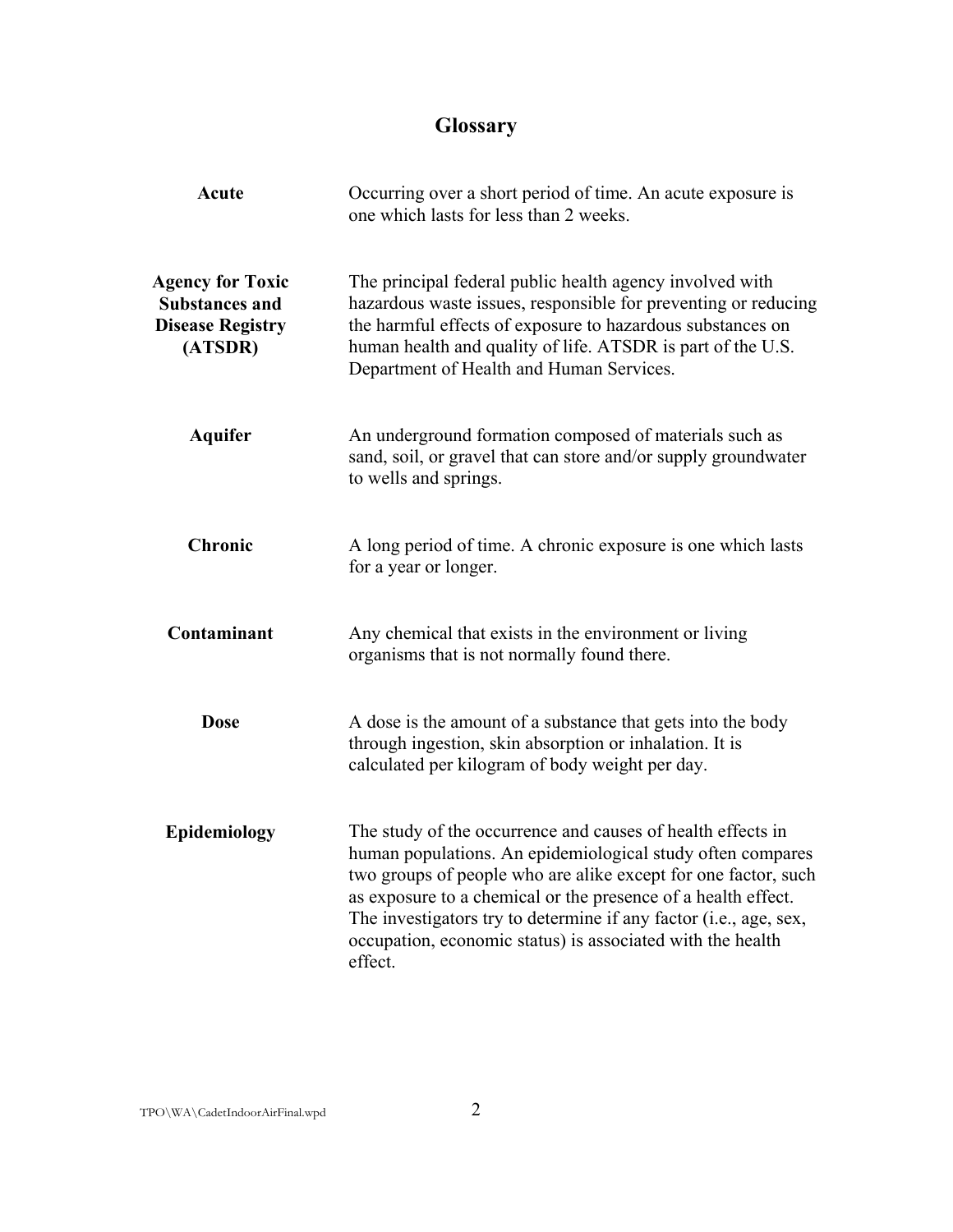| <b>Exposure</b>                           | Contact with a chemical by swallowing, by breathing, or by<br>direct contact (such as through the skin or eyes). Exposure<br>may be short-term (acute) or long-term (chronic).                                                      |
|-------------------------------------------|-------------------------------------------------------------------------------------------------------------------------------------------------------------------------------------------------------------------------------------|
| Groundwater                               | Water found underground that fills pores between materials<br>such as sand, soil, or gravel. In aquifers, groundwater often<br>occurs in quantities where it can be used for drinking water,<br>irrigation, and other purposes.     |
| <b>Hazardous substance</b>                | Any material that poses a threat to public health and/or the<br>environment. Typical hazardous substances are materials that<br>are toxic, corrosive, ignitable, explosive, or chemically<br>reactive.                              |
| Indeterminate public<br>health hazard     | Sites for which no conclusions about public health hazard can<br>be made because data are lacking.                                                                                                                                  |
| Media                                     | Soil, water, air, plants, animals, or any other part of the<br>environment that can contain contaminants.                                                                                                                           |
| <b>Model Toxics Control</b><br>Act (MTCA) | The hazardous waste cleanup law for Washington State.                                                                                                                                                                               |
| <b>Monitoring wells</b>                   | Special wells drilled at locations on or off a hazardous waste<br>site so water can be sampled at selected depths and studied to<br>determine the movement of groundwater and the amount,<br>distribution, and type of contaminant. |
| No apparent public<br>health hazard       | Sites where human exposure to contaminated media is<br>occurring or has occurred in the past, but the exposure is<br>below a level of health hazard.                                                                                |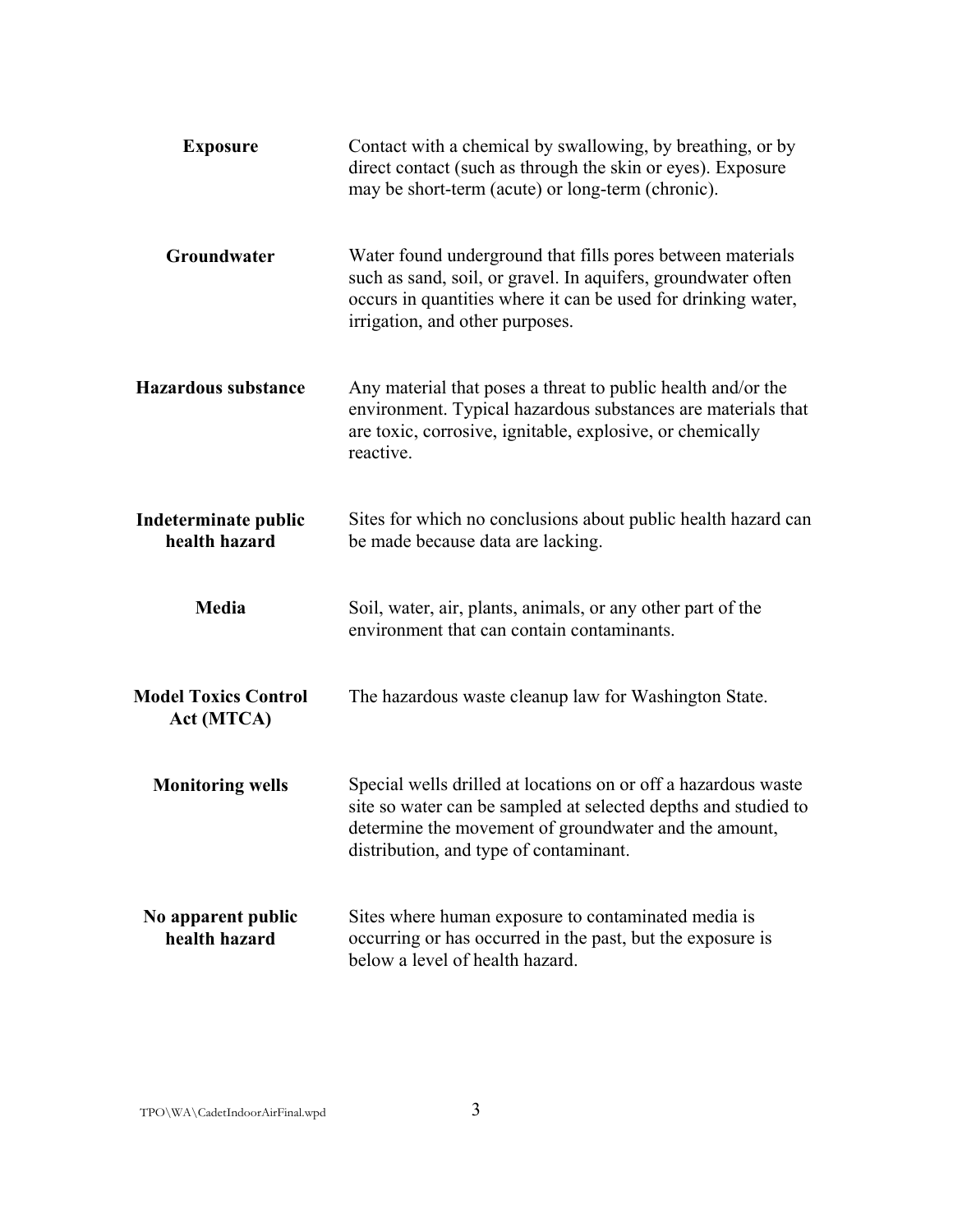| No public health<br>hazard                            | Sites for which data indicate no current or past exposure or no<br>potential for exposure and therefore no health hazard.                                                                                                                                                                                                                  |
|-------------------------------------------------------|--------------------------------------------------------------------------------------------------------------------------------------------------------------------------------------------------------------------------------------------------------------------------------------------------------------------------------------------|
| Organic                                               | Compounds composed of carbon, including materials such as<br>solvents, oils, and pesticides which are not easily dissolved in<br>water.                                                                                                                                                                                                    |
| Parts per billion<br>(ppb)/Parts per<br>million (ppm) | Units commonly used to express low concentrations of<br>contaminants. For example, 1 ounce of trichloroethylene<br>(TCE) in 1 million ounces of water is 1 ppm. 1 ounce of TCE<br>in 1 billion ounces of water is 1 ppb. If one drop of TCE is<br>mixed in a competition size swimming pool, the water will<br>contain about 1 ppb of TCE. |
| Plume                                                 | An area of contaminants in a specific media such as<br>groundwater.                                                                                                                                                                                                                                                                        |
| <b>Route of exposure</b>                              | The way in which a person my contact a chemical substance<br>that includes ingestion, skin contact and breathing.                                                                                                                                                                                                                          |
| Volatile organic<br>compound (VOC)                    | An organic (carbon-containing) compound that evaporates<br>(volatilizes) easily at room temperature. A significant number<br>of the VOCs are commonly used as solvents.                                                                                                                                                                    |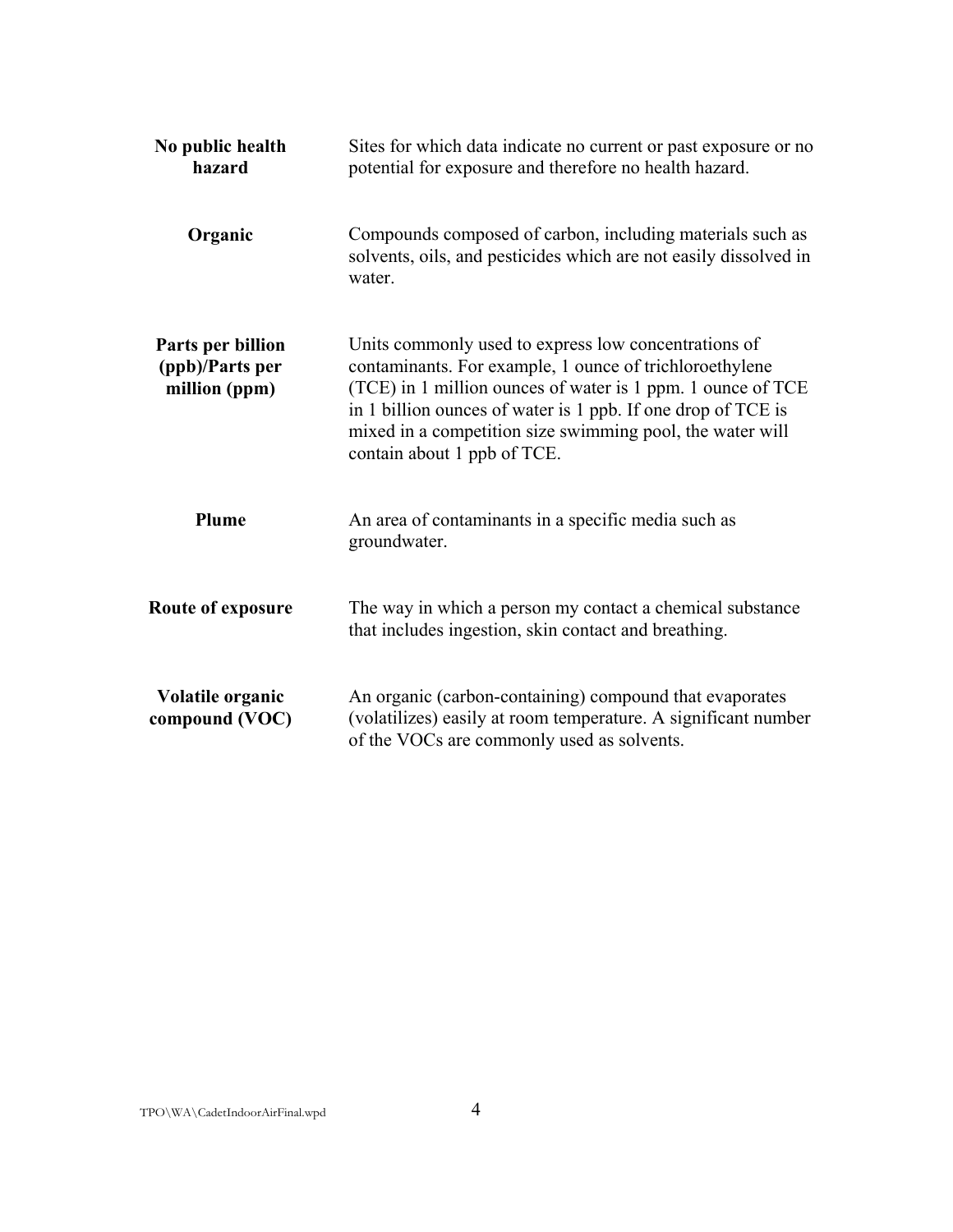#### **Background and Statement of Issues**

The Washington State Department of Health (DOH) conducted this health consultation in response to a request from the Washington State Department of Ecology (Ecology) to review the *Fruit Valley Neighborhood Indoor Air Evaluation Work Plan* prepared by Cadet Manufacturing Company (Cadet).<sup>1</sup> DOH prepares health consultations under a cooperative agreement with the Agency for Toxic Substances and Disease Registry (ATSDR).

Cadet is located at 2500 W. Fourth Plain Boulevard in a mixed industrial, commercial, and residential area of Vancouver, Clark County, Washington (Figure 1). Historic releases of chlorinated solvents from the facility have resulted in elevated concentrations of trichloroethylene (TCE), perchloroethylene (PCE) and other chlorinated volatile organic compounds (VOCs) in soil gas and groundwater below the facility and portions of the adjacent Fruit Valley Neighborhood (FVN). The highest concentrations of VOCs in soil gas and groundwater were found below the Cadet facility.<sup>2</sup> These elevated concentrations suggest that residual levels or pools of chlorinated solvents may exist beneath the building. Significantly lower concentrations of VOCs were observed in soil gas and groundwater in the FVN.<sup>2</sup>

When VOCs volatilize from the groundwater, they can move through the soil column and into indoor air where people may be exposed to them. Based on predictive modeling conducted by DOH, the VOCs detected in the soil gas and groundwater below the FVN may pose a slight health risk if the chemicals migrate into indoor air.<sup>2</sup>

Cadet will be collecting indoor air samples to determine whether VOCs are migrating into buildings in the FVN. This data will be used to evaluate the risk posed to building occupants. Their work plan, the focus of this health consultation, describes how they intend to conduct this investigation.

#### **Discussion**

The proposed indoor air evaluation work plan describes background information, project objectives, sampling and analytical procedures, and data quality objectives that will be used by Cadet to evaluate indoor air quality at a school, day care facility, homes, and businesses in the FVN in January 2002. The following items summarize DOH's questions and concerns regarding that plan:

1. The work plan provides some general data quality objectives for the indoor air sampling event, which will be used to document the presence of chlorinated VOCs in indoor air in the FVN and provide data to support a risk assessment.<sup>1</sup> However, it is not clear how all these objectives will be met using the data obtained from the proposed one time sampling event.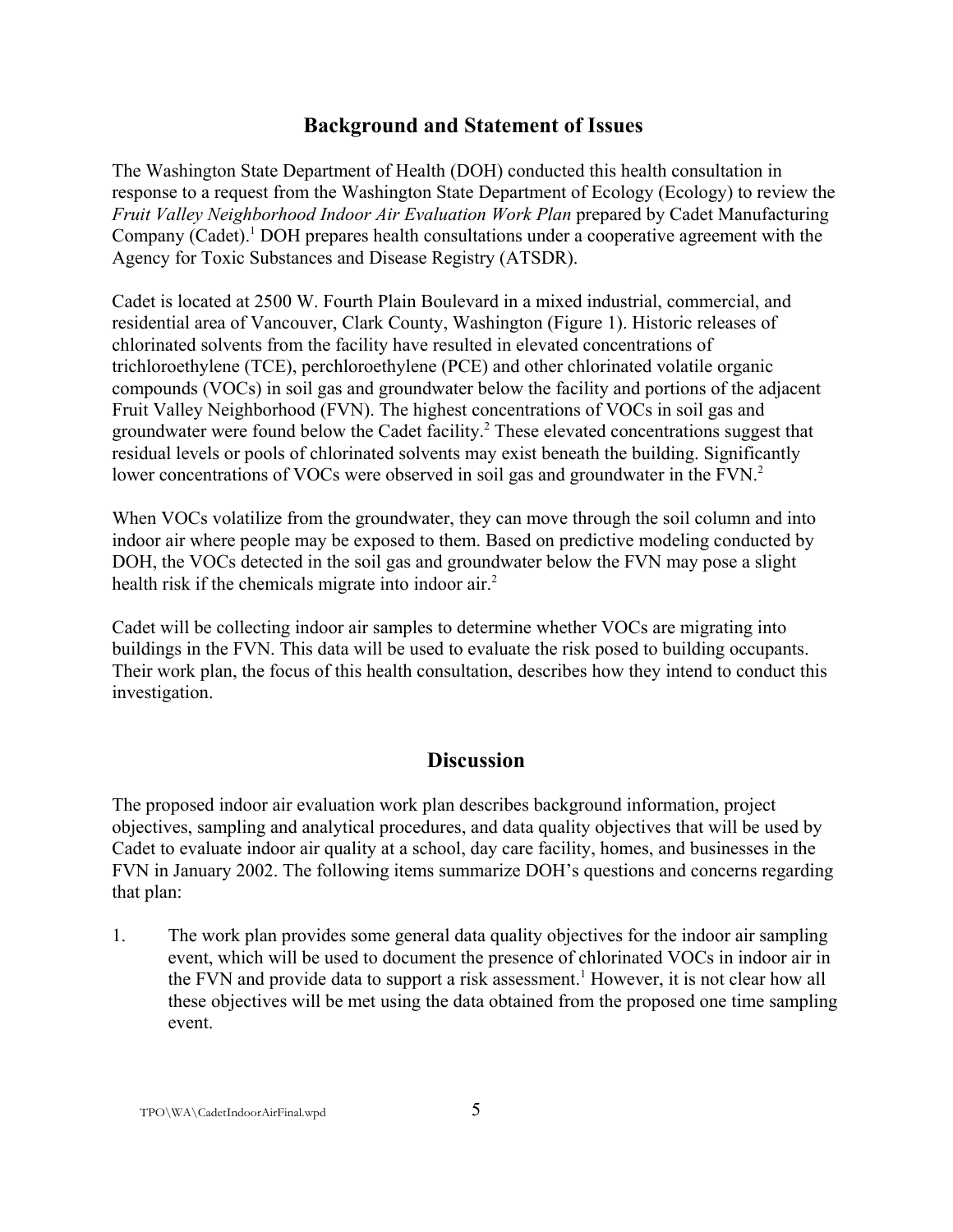For example, the data are proposed to be used to evaluate contaminant fate and transport as well as the potential risks posed by the indoor air contaminants.<sup>1</sup> The Cadet facility and the FVN, however, are underlain by a VOC plume whose composition may change in the future as result of plume movement and degradation. Degradation of the plume could result in the creation of daughter products that pose more of a health risk to the FVN in the future than the chemicals currently detected. These types of issues should be considered and addressed in the work plan to ensure that an appropriate sampling strategy is planned for this site. Sampling strategies should consider the need for future sampling.

2. Buildings were generally selected for indoor air sampling based on their proximity to the chlorinated VOC contaminated soil gas and groundwater and foundation type.<sup>1</sup> A map showing the foundation type identified for each property is provided in the work plan. However, no soil gas or groundwater analytical result summary tables or contaminant distribution maps are provided to support the proposed locations. Soil gas and groundwater contaminant data summary tables and distribution maps for the Cadet property and the FVN are necessary for evaluating the proposed locations.

Residual levels or pools of chlorinated solvent appear to be located below the Cadet building based on elevated levels of these contaminants observed in soil gas and groundwater samples collected below the building.<sup>2</sup> These residual levels or pools of chemicals are another potential source of indoor air contaminants for the FVN. Buildings along Wiegel Avenue and those adjacent to utility lines would have the greatest potential to be affected by these residual levels or pools. A map showing all subsurface utility locations at and adjacent to the Cadet facility should be developed to support sampling locations.

3. Foundation type is an important factor when selecting buildings underlain by subsurface VOCs for indoor air sampling. The condition of the foundation is also an important factor. Buildings constructed directly on the ground surface (i.e., no crawl space) would appear to be the most vulnerable to the migration of subsurface VOCs. Buildings with basements or slab-on-grade construction where cracks, sumps, and utility lines with poor seals exist are also quite vulnerable to the migration of subsurface VOCs because the VOCs tend to pool or collect below these structures and migrate into the building through these preferential pathways. Buildings with dirt basements or crawl spaces that have inadequate ventilation also appear to be at an increased risk for VOCs migrating into indoor air at elevated concentrations.

It appears that Cadet will be conducting indoor air sampling at all homes with basements and slab-on-grade construction that are potentially affected by the migration of subsurface VOCs. Homes constructed directly on the ground surface, if they exist, should also be sampled. It is unknown whether the homes with crawl spaces that are proposed to be sampled represent potentially worst case conditions. Additional information should be provided to support the selection of homes with crawl spaces.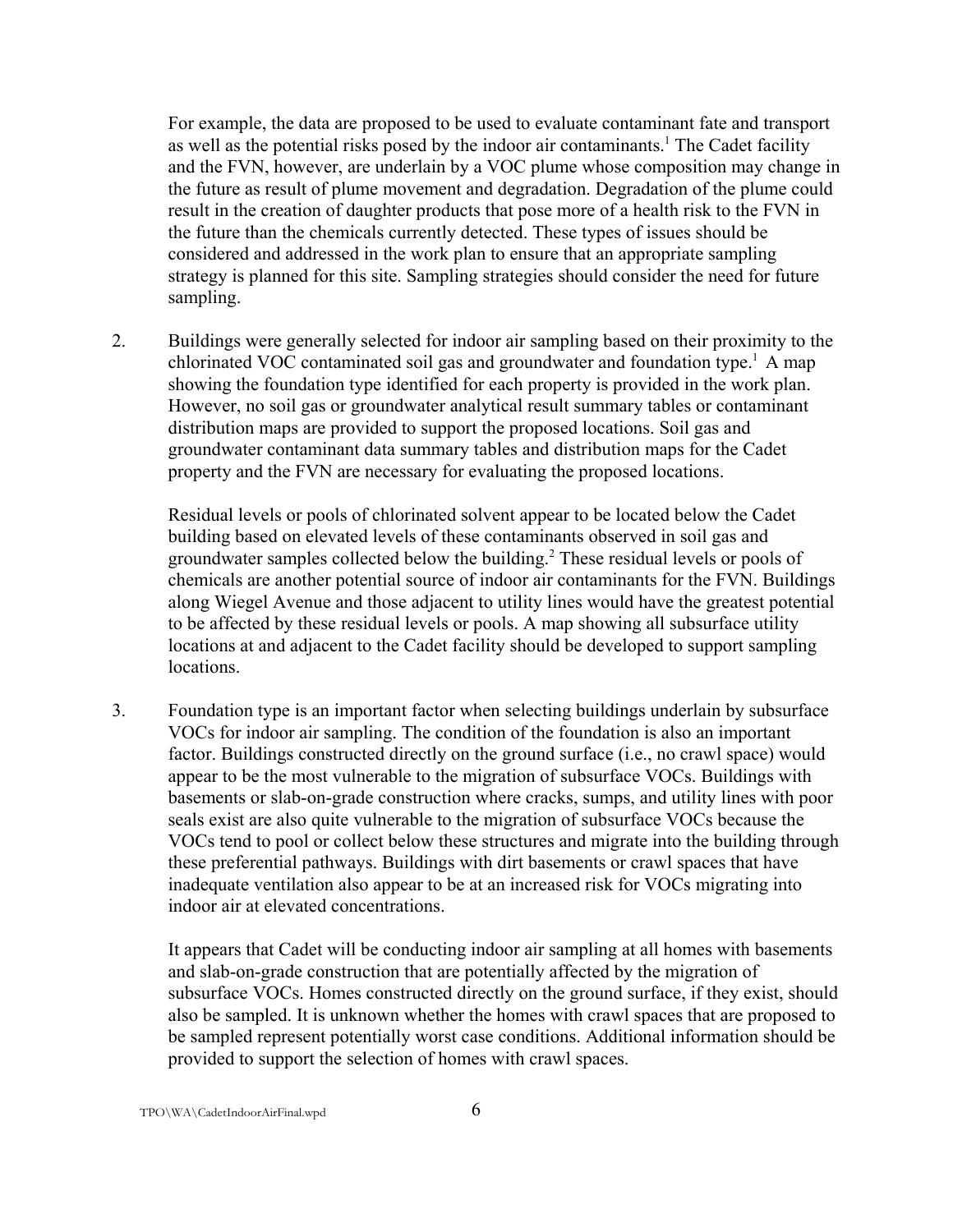- 4. Tier I sampling locations were provided on a map included in the work plan. No Tier II or III locations, however, were provided. There is not enough information provided in the plan to confirm that the properties selected for these two tiers are reasonable.
- 5. Chlorinated VOCs appear to be the chemicals of concern for this site. However, some of the chlorinated VOC breakdowns products (1,1 dichloroethane; trans-1,2 dichlorothene; 1,2 dichloroethane; and chloroethane) were not included in the analytical parameter list. DOH recommends that these chemicals be included in the analysis using the selected ion mode (SIM) as described in the work plan.
- 6. Significant rainfall events and/or barometric changes may have a significant effect on the indoor air sampling results. The work plan should address this issue and describe how it will be handled during the upcoming sampling event.

# **Child Health Initiative**

The Fruit Valley Neighborhood is a residential neighborhood where children potentially could be exposed to chlorinated VOCs through the indoor air pathway. Children can be uniquely vulnerable to the hazardous effects of environmental contaminants. When compared to adults, pound for pound of body weight, children drink more water, eat more food, and breathe more air. These facts lead to an increased exposure to contaminants in various environmental media. Additionally, the fetus is highly sensitive to many chemicals, particularly with respect to potential impacts on childhood development. For these reasons, it is important to consider the specific impacts that contaminants may have on children, as well as other sensitive populations.

#### **Conclusions**

The chlorinated VOC contaminated groundwater located in the vicinity of the Fruit Valley Neighborhood (FVN) and the residual levels or pools of chlorinated solvents detected at the Cadet facility pose an indeterminate health risk to the FVN. Indoor air sampling, if conducted appropriately, can be used to evaluate potential risks.

#### **Recommendations/Public Health Action Plan**

- 1. Cadet should address the issues and concerns raised by DOH about the proposed indoor air sampling in the Fruit Valley Neighborhood (FVN) that are summarized in the discussion section of this report.
- 2. Cadet should provide future plans and reports regarding the FVN to DOH for review.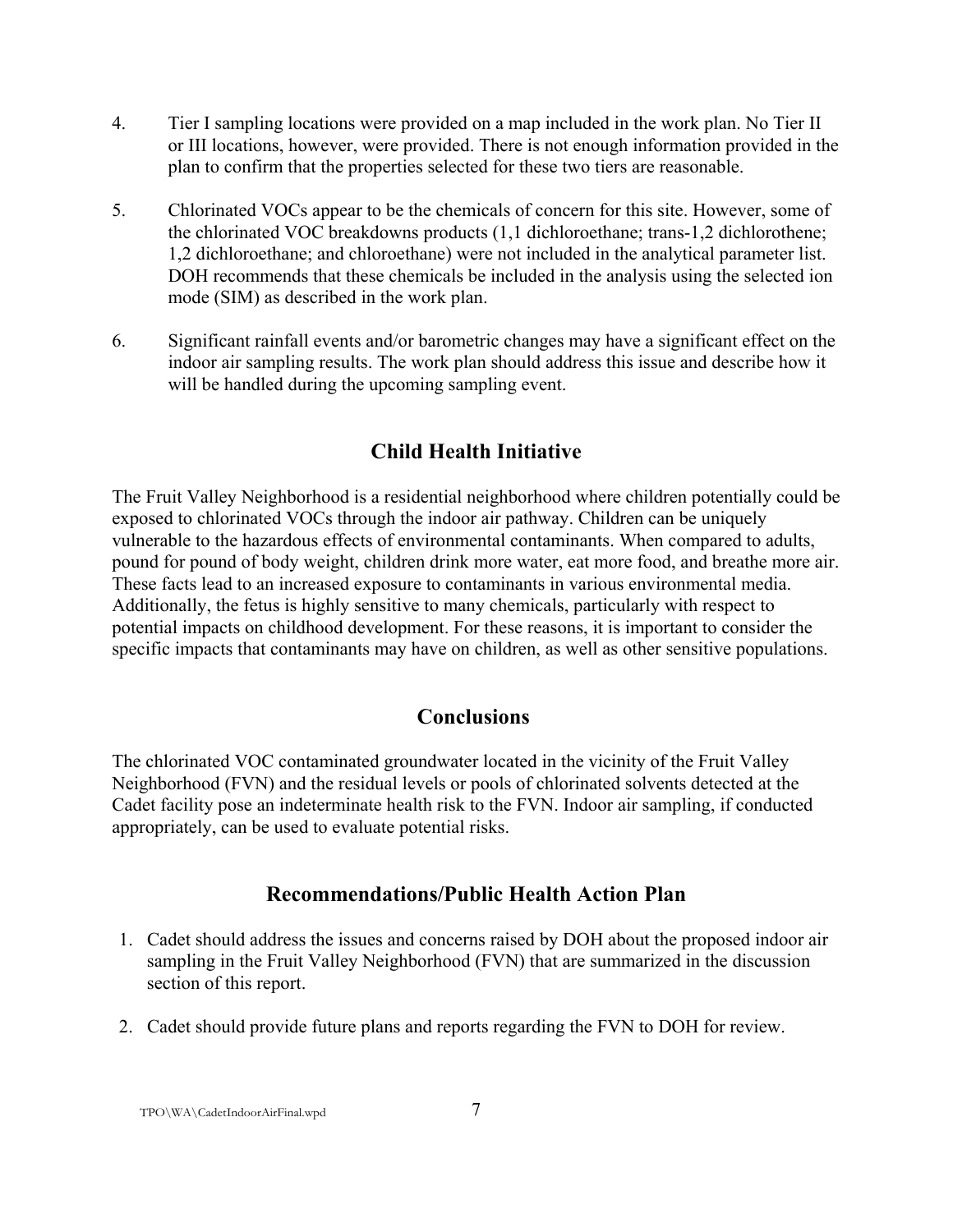#### **Preparer of Report**

Barbara Trejo Washington State Department of Health Office of Environmental Health Assessments Site Assessment Section

#### **WADOH Designated Reviewer**

Rob Duff, Manager Site Assessment Section Washington State Department of Health Office of Environmental Health Assessments

#### **ATSDR Designated Reviewer**

Debra Gable Technical Project Officer Division of Health Assessment and Consultation Agency for Toxic Substances and Disease Registry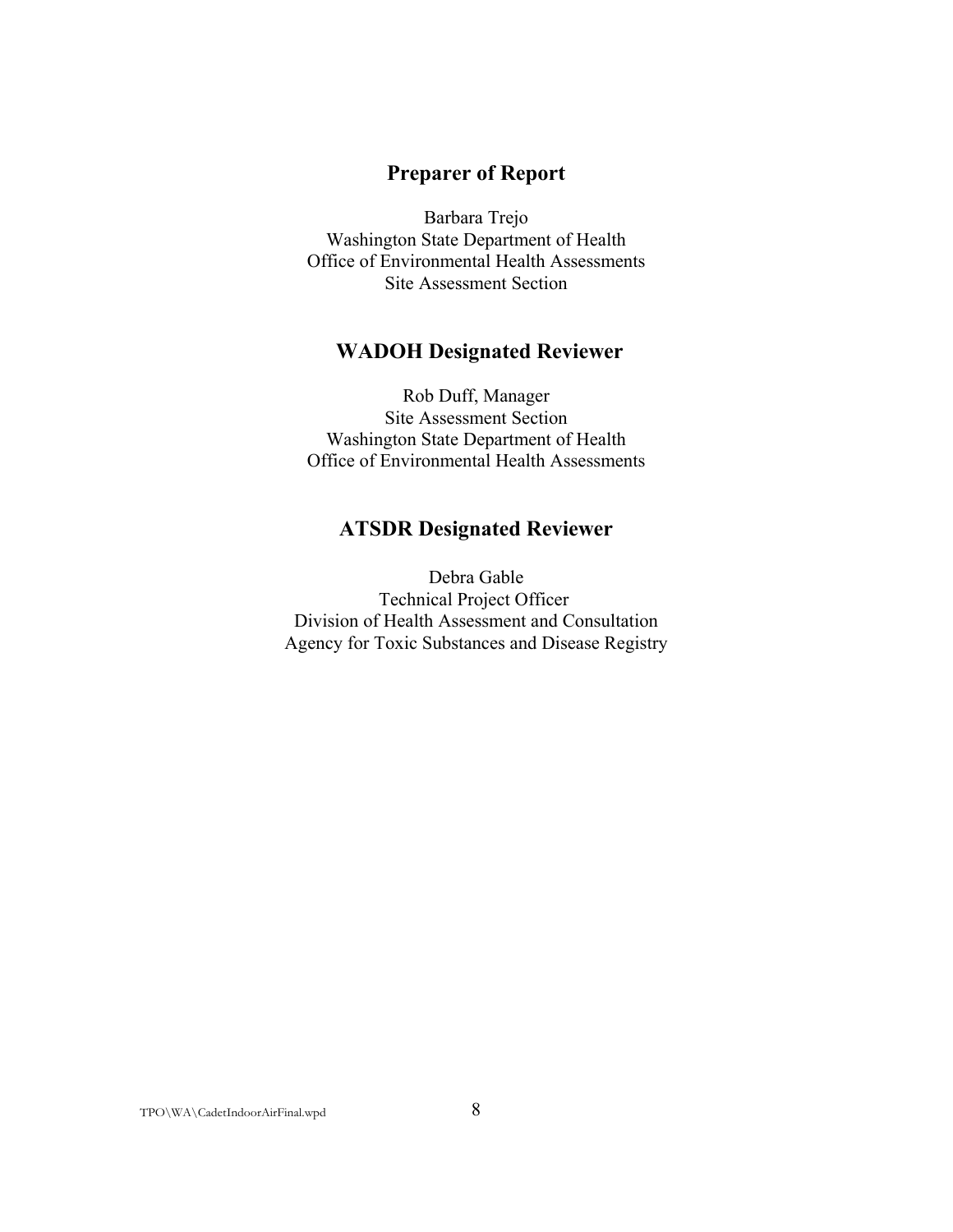# **References**

- 1. AMEC Earth & Environmental, Inc., Fruit Valley Neighborhood Indoor Air Evaluation Work Plan, January 7, 2002.
- 2. Washington State Department of Health, Draft Health Consultation, Cadet Manufacturing, Vancourver, Clark County, Washington., December 2001.